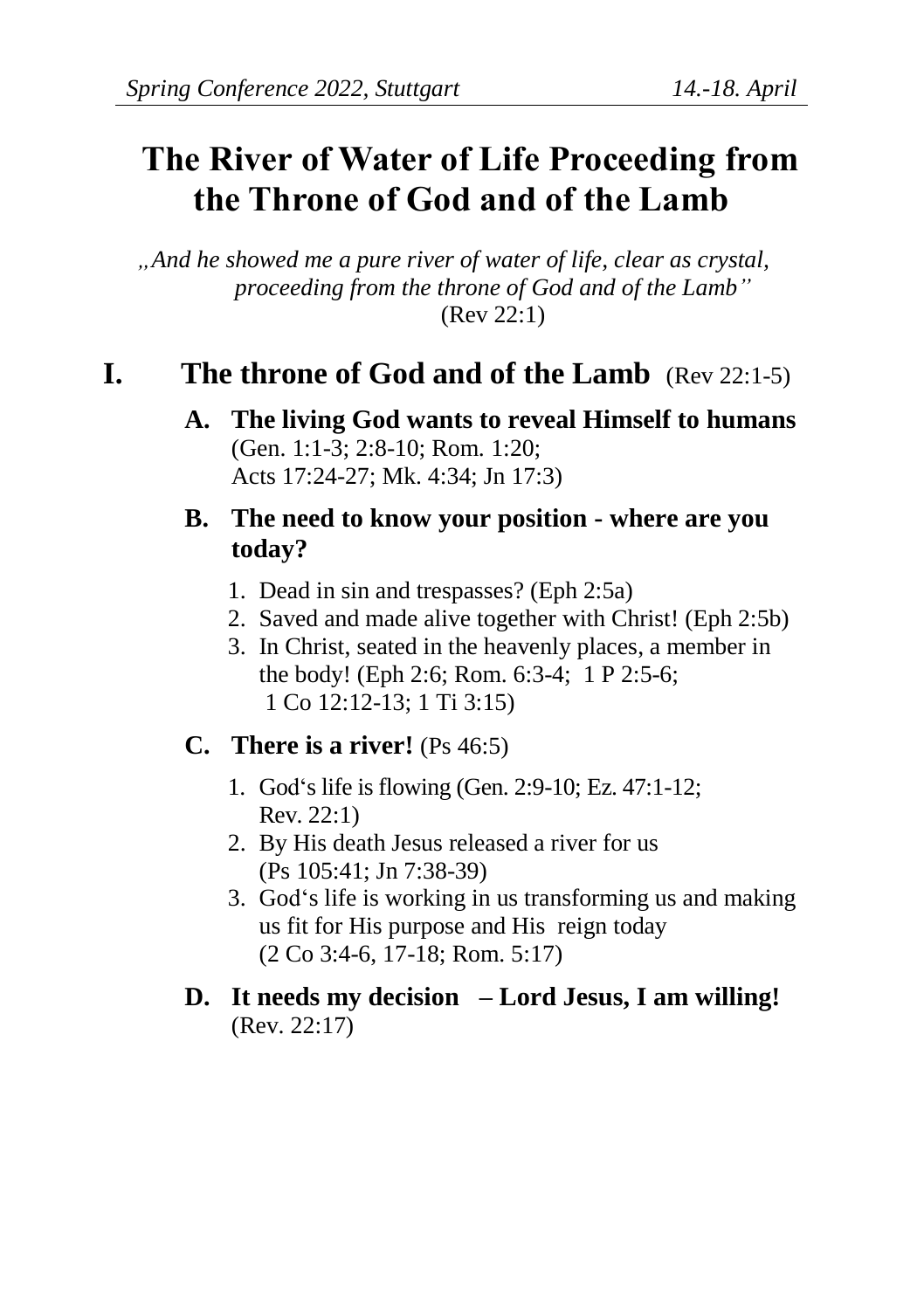# **II. Knowing God as life**  $(\text{Rev } 22:1; \text{Jn } 7:37-39)$

### **A. The whole Scripture reveals the God of life in His relationship to humans**

- 1. The tree of life (Gen. 2; Rev. 2:7; 22:2)
- 2. The river of the water of life (Gen. 2:6, 10; Ez 47:1-12; Rev. 22:1-2)

#### **B. In Jesus Christ God came to us as life (**Jn 14:6; 1.Jn 1:2)

- 1. The word of life (Jn 1:4; 1 Jn 1:2)
- 2. The water of life (Jn 4:14; 7:37-39)
- 3. The bread of life (Jn 6:32-35, 57-58)

#### **C. The Spirit has come to make us alive**

- 1. Jesus became the life-giving Spirit ( 1 Co 15:45)
- 2. The Lord is the Spirit (2 Co 3:17)
- 3. The letter kills, but the Spirit gives life (2 Co 3:6; Jn 10:10)

#### **D. Experiencing and knowing Christ as the Spirit of life**

- 1. Christ is living in me (Gal. 2:20)
- 2. Christ in us, the hope of glory (Col. 1:26-28)
- 3. Live (through) Christ (Phil. 1:21; Jn 6:57)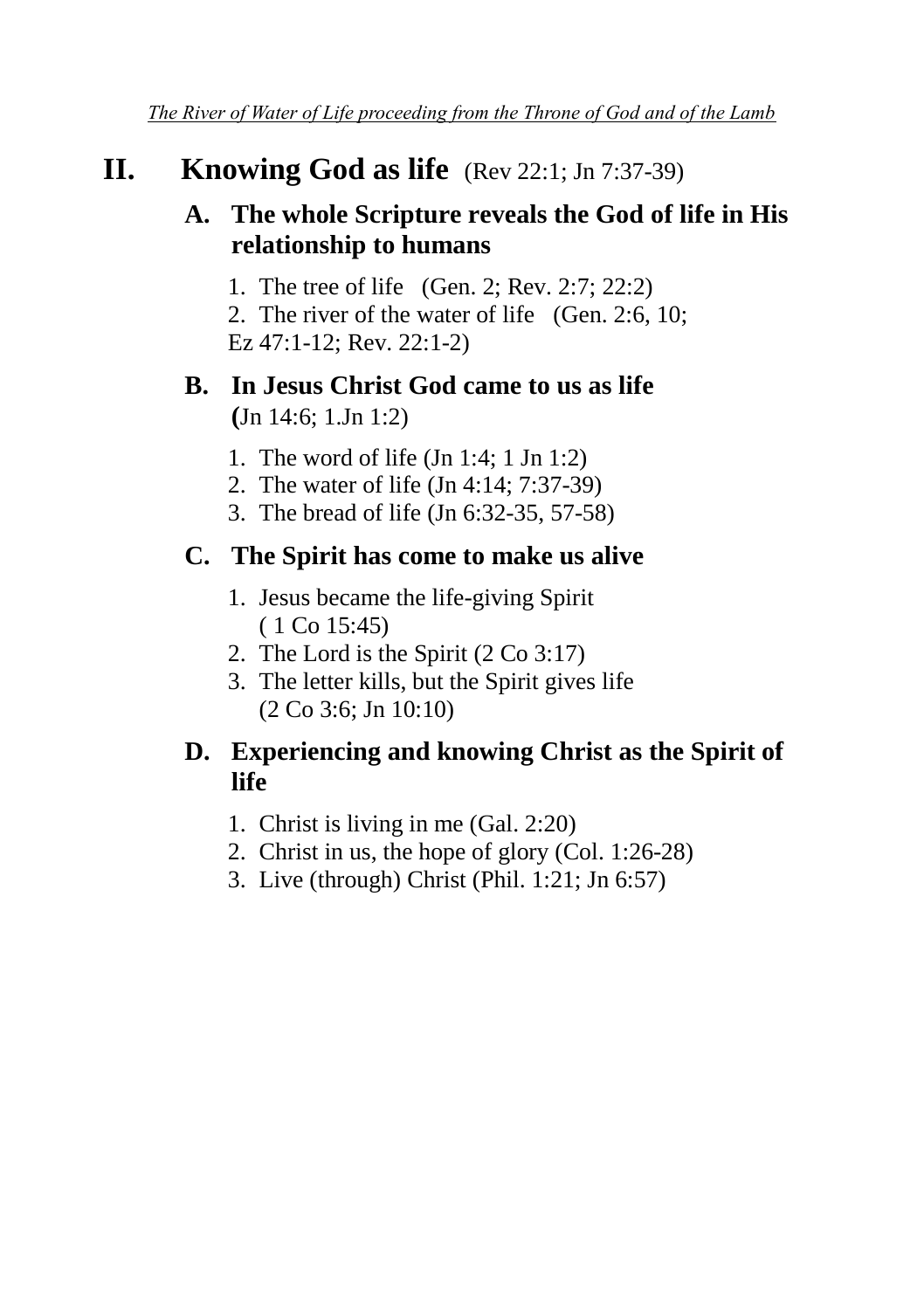# **III. The experience of life – eating and drinking**

## **A. Christ the tree of life and the river of the water of life preserving us on His way**

(Gen. 2:9-10; Ps 1; Ez 47:1-12; Rev. 22:1-2)

- 1. Made alive in the Spirit, being born again (Jn 3:5-6)
- 2. Life needs constant supply (Mt 4:4)
- 3. Jesus Himself is true food (Jn 6:35)
- **B. Knowing and eating the word as Spirit and life** (Jn 6:63, 68)
	- 1. Coming to Him (Jn 5:39-40)
	- 2. A good habit: Eating the word, laboring for the food which endures  $($ Jn 6:27; Jer. 15:16)
	- 3. The word being mixed with faith (He 4:2), being confessed (Rom. 10:8) and taken for prayer (Eph. 6:17- 18)
	- 4. The Lord tastes good ( 1 P 2:2-3; Ps 19:8-11; Ps 119:103)
	- 5. Christ nourishing the church (Eph 5:29; Mal. 3:10)
	- 6. The word cleansing us (Eph. 5:26; Jn 15:3)
	- 7. Life not being an emotion or an outward form but the Lord Himself (Jn 14:6)
	- 8. He who feeds on me will live because of me" (Jn 6:57; 4:32-34)

#### **C. Drinking of the river of water of life**

(Ps 1; Is. 12:3-4; Ps 116:13)

- 1. The spirit: a well of water of life within us (Jn 4:14, 23-24; Jn 7:38)
- 2. The name of the Lord is our daily salvation (Ps 116:13)
- 3. The river heals us in our thinking and in our walk (Ps 1; Ez. 47:9)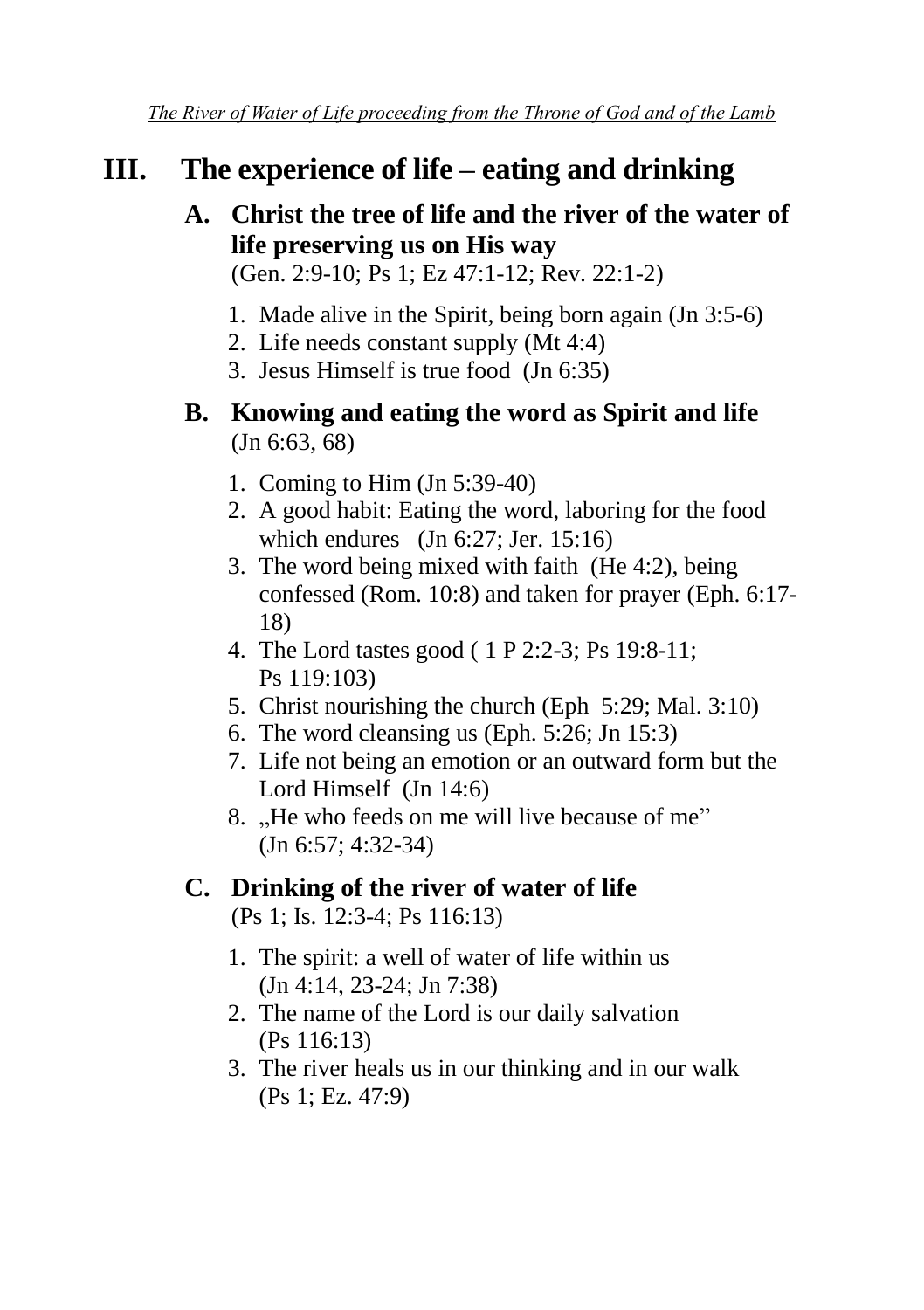# **IV. Discerning life and bearing fruit** (Rev. 22:2)

### **A. The tree of life** (Gen. 2:9-10; 2:16-17; 3:1-11)

- 1. The river and the tree belong together from the beginning
- 2. Through the fall of man the way to the tree of life was closed off , but we have access in the spirit (Gen. 2:22-24; He 10:19-20)
- 3. Jesus the true vine (Jn 15:5)

### **B. Learning to discern** (Gen. 2:16-17; Phil. 1:9-11)

- 1. The tree of knowledge is not for eating (2.Tim. 2:16-17; 3:5; 4:3)
- 2. Life vs. knowledge of good and evil (Rom. 7:19; 8:2)
- 3. Discerning the soul from the spirit (He 4:12)
- 4. We always need the fresh taste of life otherwise the need for other things grows
- 5. Knowing the tree by its fruit (Mt 7:16)
- 6. Choosing life (Deut. 30:19)

# **C. The fruit of the tree of life**

- 1. Life bearing fruit (Gal. 5:22-26; Jn 15:16)
	- a. There is fulness fruit every month
	- b. Under different conditions (Phil 4:12-13)
- 2. In His house there is fulness of life (1 Tim. 3:15)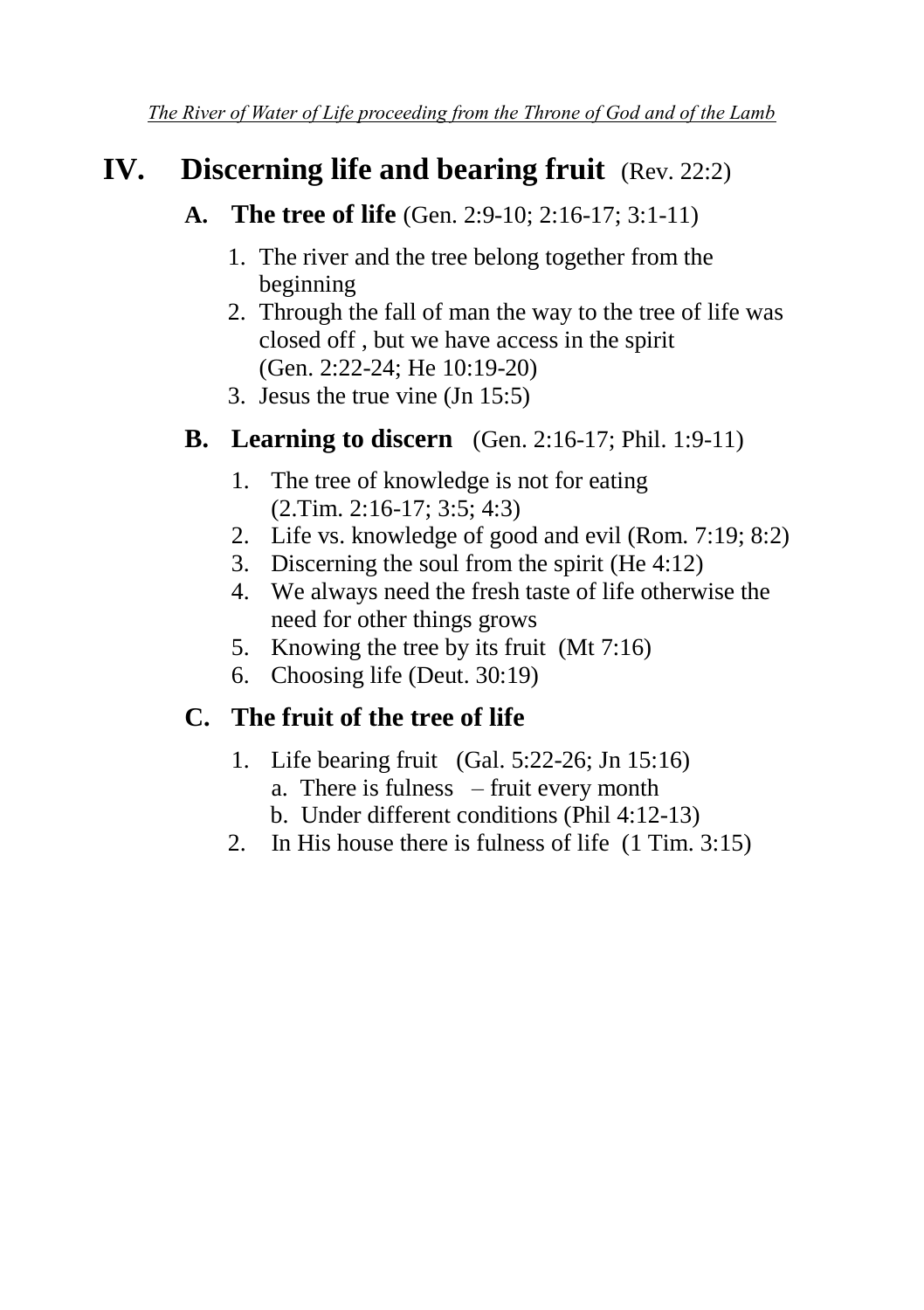# **V. Serving Him as priests**

#### **A. We have been made priests** (Rev. 5:9-10; 1 P 2:9-10; Rev. 1:5-6; Ex. 19:6)

- 1. The way is free now to come forward (Jn 14:6; Eph. 2:18; He 4:14-16; 9:11-14)
- 2. We have been released to serve before Him (Luk. 1:71-75)
- 3. To see His face (Rev. 22:4; 2 Co. 3:16-18; Ps 17:15; Eph. 1:17-18)
- 4. His life is a serving life (Jn 4:34; 8:29; He 8:1-2; 2 Co. 3:5-6)
- 5. We consecrate ourselves to the Lord (2 Co. 8:5; Rom. 12:1-2; Gal. 2:19-20)

## **B. As priests we lay hold on His life**

- 1. At the throne, the Lord is the source of life (Rev. 22:1-4; Jn 7:38-39; 5:39-40)
- 2. We actively lay hold on life (1 Ti 6:11-12; 4:6; Phil. 3:12-15; He 4:16; Luk. 10:39; Ps 81:11)
- 3. We minister life that comes out of the fullness of Christ (Jn 10:10; 1 P 4:10-11; Acts 17:24-25; 2 Co. 8:7)

### **C. The expression of His slaves: His name on their forehead** (Rev. 22:4)

- 1. We fully belong to Him (1 P 2:9-10)
- 2. Christ our life will be manifested (Col. 3:4)
- 3. Jesus Christ will be expressed (2 Co. 3:16-18; 1 Co. 2:16)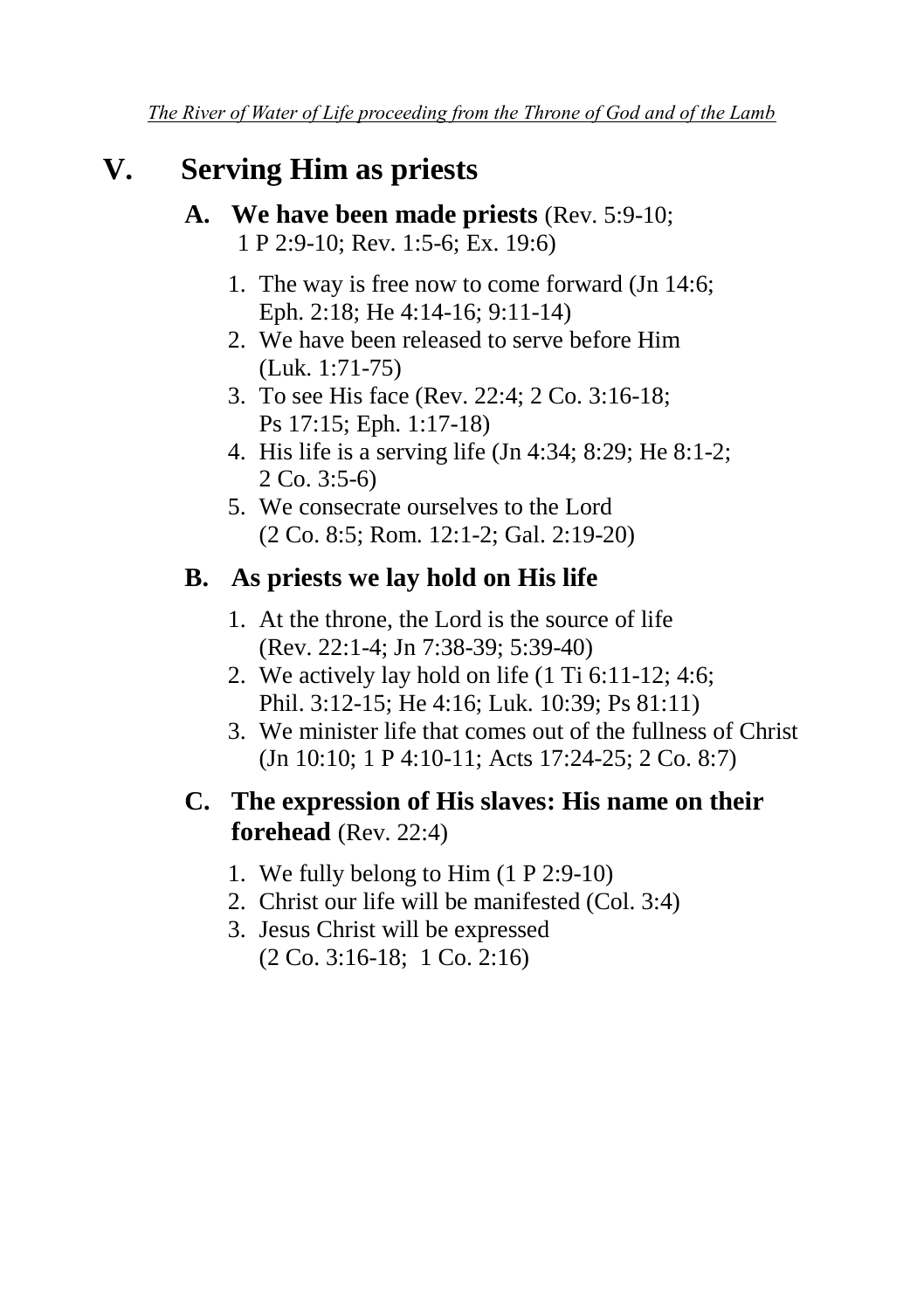# **VI. To serve before God as a holy priesthood**

### **A. We serve as holy priests**

- 1. Through growth in life
- 2. God sanctifies us wholly, separates us and purifies our hearts
- 3. We give our whole being to Him (Rom. 6:13, 22; Rev. 22:1-5)
- 4. God calls us into His ministry (2.Tim. 1:9)

## **B. Serving as priests in the church life**

- 1. Our personal priestly service ushers into the practical church life (Rom. 12:1)
- 2. The building up of a spiritual house and of a holy priesthood (1 P 2:4, 5)
- 3. Serving together before the Lord as *one* priesthood, *one* new man (Rom. 15:5)
- 4. See what we are and what God made us: a chosen race, a royal priesthood, a holy nation, a people for a possession ( 1 P 2:9)
- 5. To tell out His virtues
- 6. All this is based on His mercy ( 1 P 2:10)
- 7. Righteousness and salvation are our clothes (Ps 132:9, 16)
- 8. The fulfillment in the New Jerusalem (Rev. 22:1-5)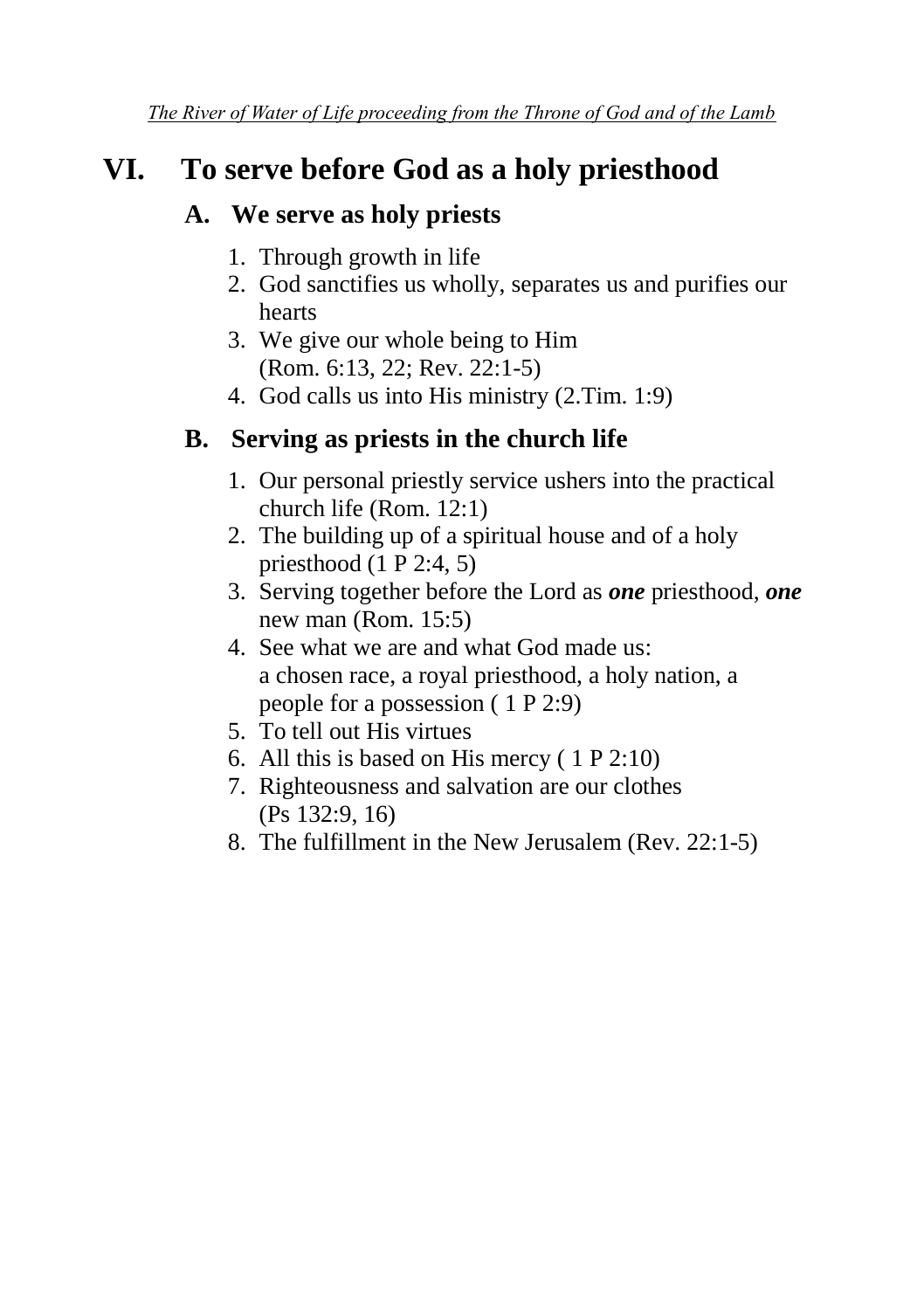### **VII. Pleasing God in our service as priests** (Rev. 22:3; 1 P 2:5; He 12:28)

- **A. The priestly service is a service unto God that pleases Him** (He 12:28; 10:8-9)
- **B. A service according to the order of Melchizedek** (Gen. 14; Ps 110; He 7:1-3, 15-19)

### **C. We serve in the power of life**

- 1. Coming forward in faith all the time to the throne of grace (He 11:6; 4:16; 10:19-22)
- 2. Confessing the blessing with which we were blessed in Christ (He 10:23; 4:14; Eph 1:3)
- 3. Not casting away the boldness, but hold fast to it (He 10:35, 19; 4:16; Eph. 3:12)

## **D. God desires spiritual sacrifices** (1 P 2:5)

- 1. Serving in spirit and in truth (Jn 4:24)
- 2. Serving in Christ, through Christ and with Christ (Eph. 1:23; Col. 3:11)
- 3. Serving with what we are (Eph. 1:12; 2:7) a. Christ is formed in us and builds us up together in oneness (He 10:5; Gal. 4:19; Eph. 1:22-23)
	- b. We give ourselves to God to do His will (He 10:8-9; Rom. 12:1-2; Eph. 5:1-2)
- 4. Serving through the things we express in our speaking and actions (1 P 2:9; 2.Thess. 1:11; Phil. 2:13; 4:18; Eph. 2:10; Ps 50:13-14; He 13:15-16, 20-21; Rom. 15:16)
	- a. For the building up of the church (Eph. 4:15-16, 29; 5:2)
	- b. For the gospel (Rom. 15:16)